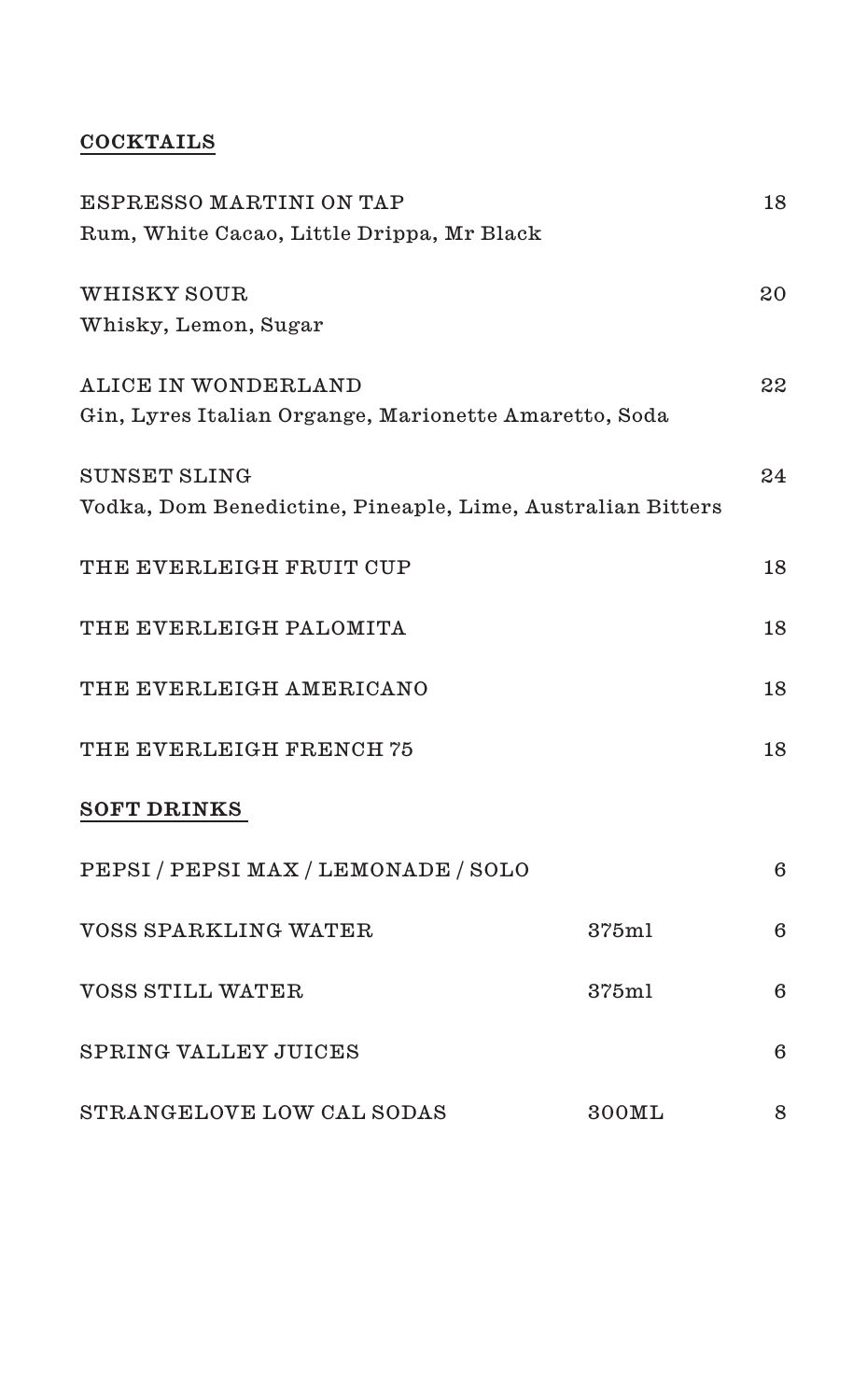### **BEERS**

| URBAN ALLEY URBAN LAGER                 | 12 |
|-----------------------------------------|----|
| CROWN LAGER                             | 12 |
| TWO BIRDS PALE ALE                      | 12 |
| GRAND RIDGE GOLDEN ALE                  | 12 |
| BRIDGE ROAD ROBUST PORTER               | 14 |
| URBAN ALLEY RUBY RRIPA                  | 14 |
| GRAND RIDGE ALMIGHTY LIGHT              | 9  |
| URBAN ALLEY ALL-NIGHTER                 | 9  |
| <b>HOLGATE LOVE ALL</b><br>Alcohol Free | 8  |
| <b>ASAHI SUPER DRY</b>                  | 12 |
| CORONA                                  | 12 |
| HOEGAARDEN WHITE                        | 12 |
| PERONI NASTRO AZZURO                    | 12 |
| TWISTED SISTER APPLE CIDER              | 12 |
| TWISTED SISTER PEAR CIDER               | 12 |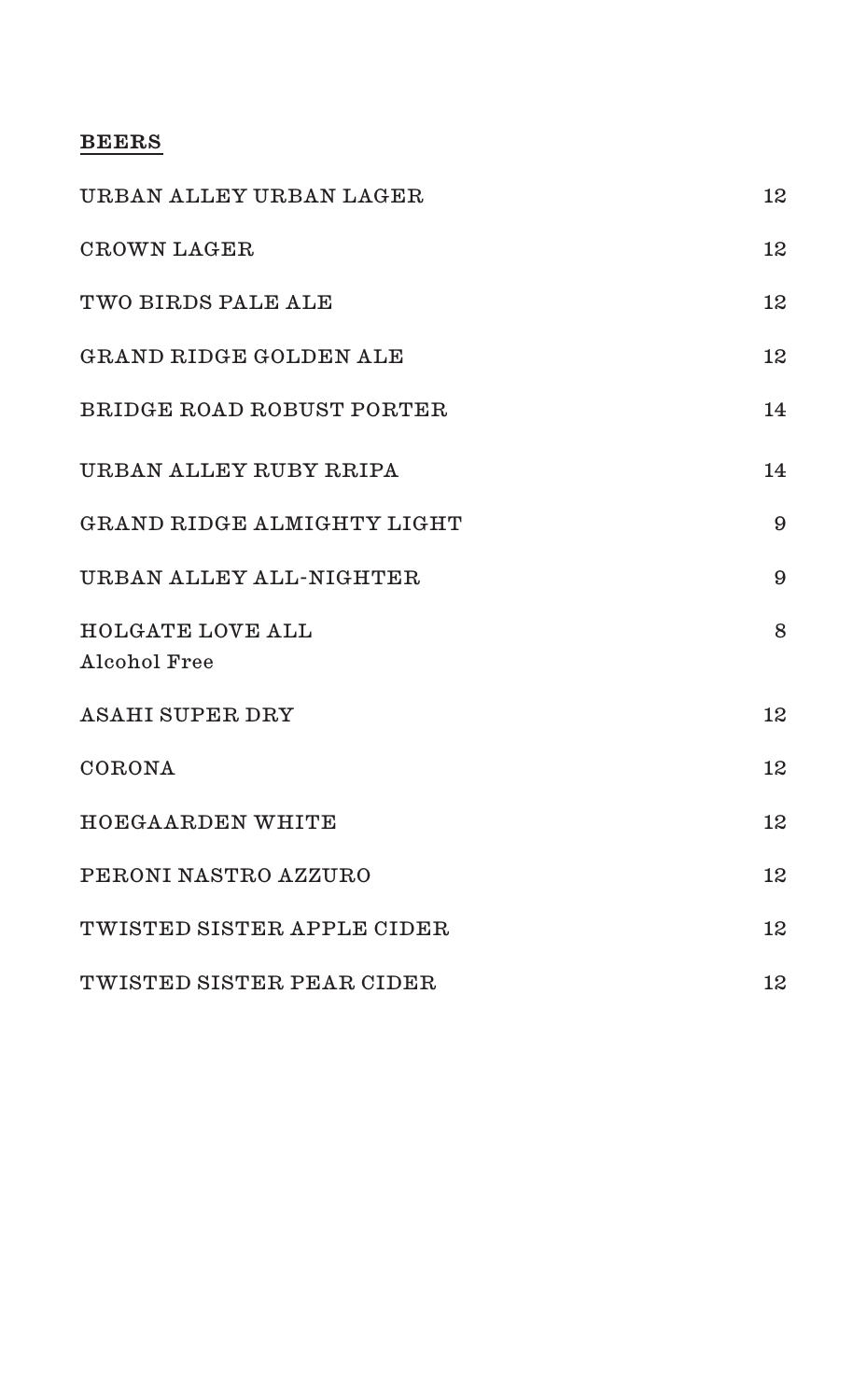| ΝV           | COOMBE FARM BRUT<br>Yarra Valley                          | 13/60                  |
|--------------|-----------------------------------------------------------|------------------------|
| NV           | DAL ZOTTO 'PUCINO' PROSECCO<br>King Valley                | 12/55                  |
| ΝV           | LOUIS ROEDERER 'BRUT PREMIER'<br>Champagne, France        | 26/135                 |
| ΝV           | DUVAL-LEROY 'BRUT RESERVE'<br>Champagne, France           | $-150$                 |
| 2013         | LOUIS ROEDERER 'BRUT'<br>Champagne, France                | $-1220$                |
| 2014         | LOUIS ROEDERER ROSÉ<br>Champagne, France                  | $-230$                 |
|              |                                                           |                        |
| <b>WHITE</b> |                                                           | $\rm GLASS$<br>/BOTTLE |
| 2019         | CRAWFORD RIVER 'YOUNG VINES' RIESLING<br>Henty,           | $-175$                 |
| 2018         | KILIKANOON 'MORT'S BLOCK'<br>WATERVALE RIESLING           | 13/60                  |
|              | Clare Valley, SA                                          |                        |
| 2019         | SIMÃO AND CO SAUVIGNON BLANC<br>King Valley               | 12/55                  |
| 2019         | ATHLETES OF WINE 'ALTO ALTO<br>WHITE' RIESLING/CHARD/SAUV | $-160$                 |
|              | Macedon                                                   |                        |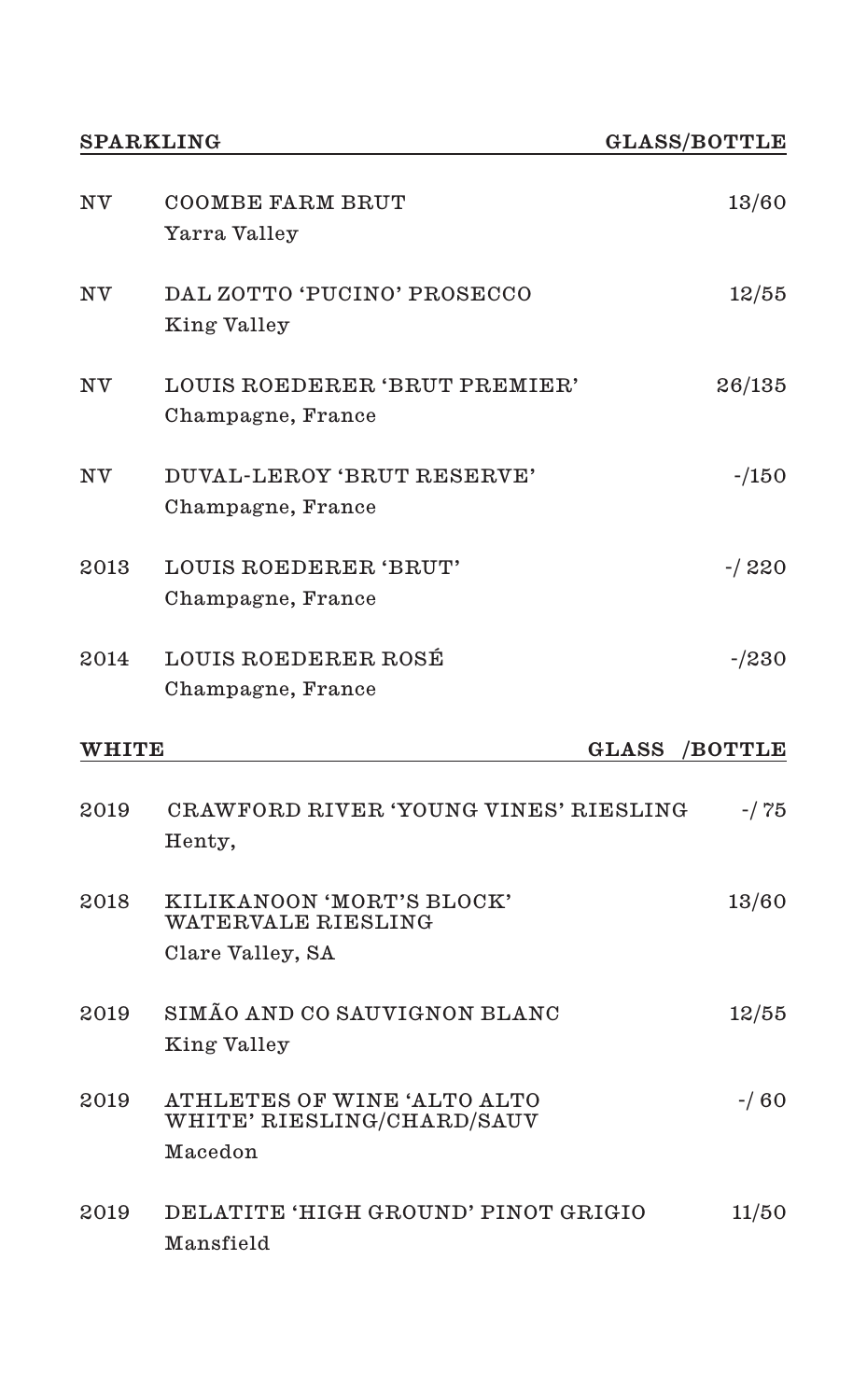| 2018 | SCORPO 'BESTIA' PINOT GRIGIO<br>(SKIN CONTACT)     | $-90$               |
|------|----------------------------------------------------|---------------------|
|      | Mornington Peninsula                               |                     |
| 2019 | HOLLY'S GARDEN PINOT GRIS                          | $-165$              |
|      | Whitlands                                          |                     |
| 2020 | CHALMERS VERMENTINO                                | -/55                |
|      | Regional                                           |                     |
| 2018 | FIGHTING GULLY ROAD                                | $-130$              |
|      | 'SMITHS VINEYARD' CHARDONNAY<br>Beechworth         |                     |
|      |                                                    |                     |
| 2020 | IN DREAMS CHARDONNAY<br>Yarra Valley               | 13/60               |
|      |                                                    |                     |
| 2018 | GEMBROOK HILL CHARDONNAY<br>Yarra Valley           | $-110$              |
| 2019 |                                                    |                     |
|      | <b>GIANT STEPS</b><br>'SEXTON VINEYARD' CHARDONNAY | $-145$              |
|      | Yarra Valley                                       |                     |
| 2018 | DEXTER CHARDONNAY                                  | -/95                |
|      | Mornington Peninsula                               |                     |
| 2018 | RED CLAW CHARDONNAY                                | $-165$              |
|      | Mornington Peninsula                               |                     |
| ROSÉ |                                                    | <b>GLASS/BOTTLE</b> |
|      |                                                    |                     |
| 2019 | FIGHTING GULLY ROAD<br>Beechworth                  | 12/55               |
|      |                                                    |                     |
| 2020 | TARRAWARRA                                         | $-160$              |
|      | Yarra Valley                                       |                     |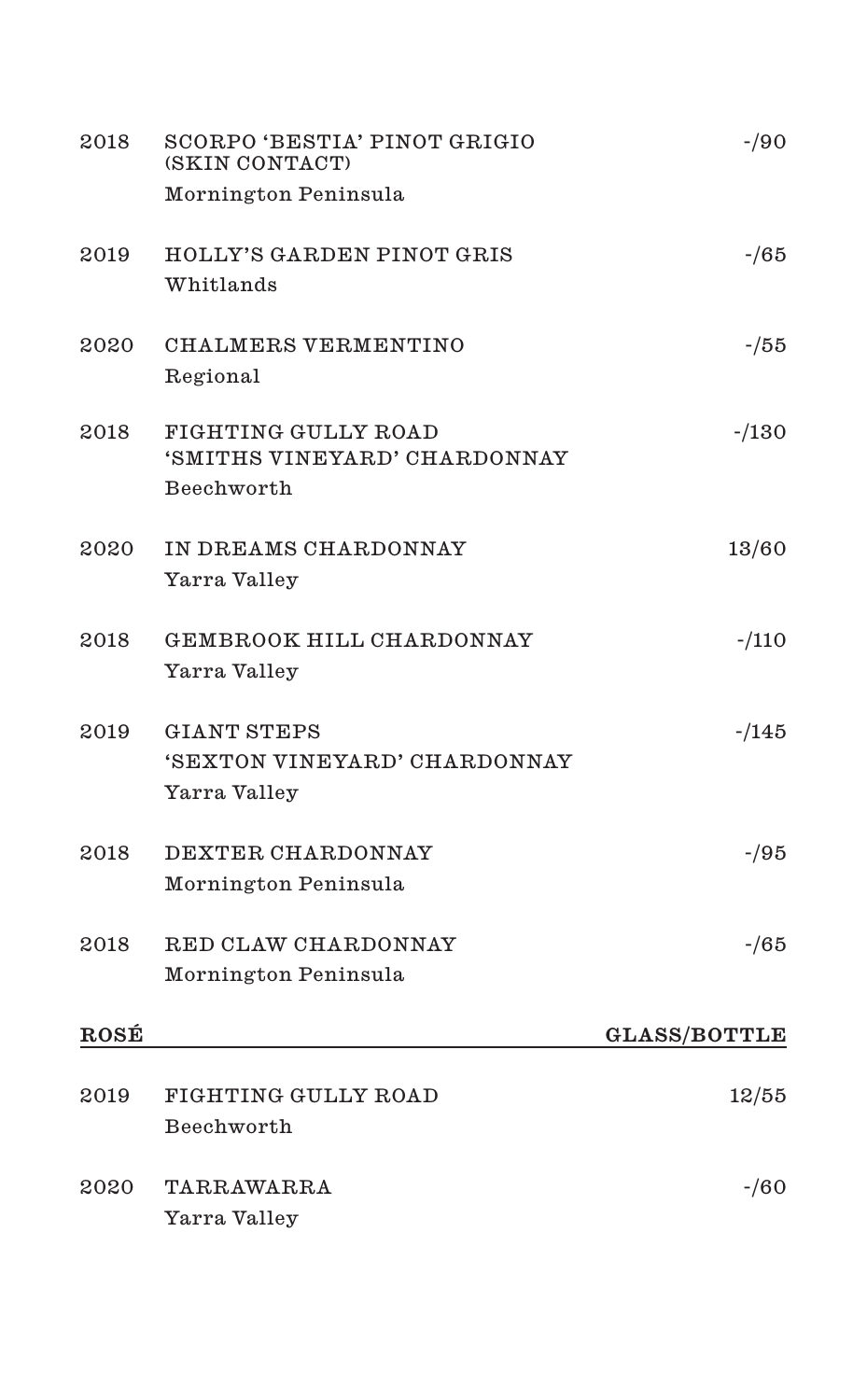| $_{\rm RED}$ |                                                       | <b>GLASS/BOTTLE</b> |
|--------------|-------------------------------------------------------|---------------------|
| 2020         | GIANT STEPS 'YARRA VALLEY' PINOT NOIR<br>Yarra Valley | 16/75               |
| 2020         | LETHBRIDGE 'MÉNAGE A NOIR' PINOT NOIR<br>Geelong      | $-165$              |
| 2018         | HENTY FARM PINOT NOIR<br>Henty                        | $-80$               |
| 2019         | IL MODO ROSSO PINOT NEBBIOLO<br>Regional              | 13/60               |
| 2018         | TAR & ROSES NEBBIOLO<br>Heathcote                     | -/95                |
| 2014         | VINEA MARSON SANGIOVESE<br>Heathcote                  | $-185$              |
| 2015         | FIGHTING GULLY ROAD TEMPRANILLO<br>Beechworth         | $-770$              |
| 2020         | OLIVER'S TARANGA GRENACHE<br>McLaren Vale, SA         | 16/75               |
| 2018         | CAMPBELL'S 'BOBBIE BURNS' SHIRAZ<br>Rutherglen        | $-155$              |
| 2017         | RED CLAW SHIRAZ<br>Heathcote                          | 14/65               |
| 2016         | COBAW RIDGE SYRAH<br>Macedon Ranges                   | $-110$              |
| 2019         | REED 'KNIFE EDGE' SHIRAZ<br>Great Western             | $-770$              |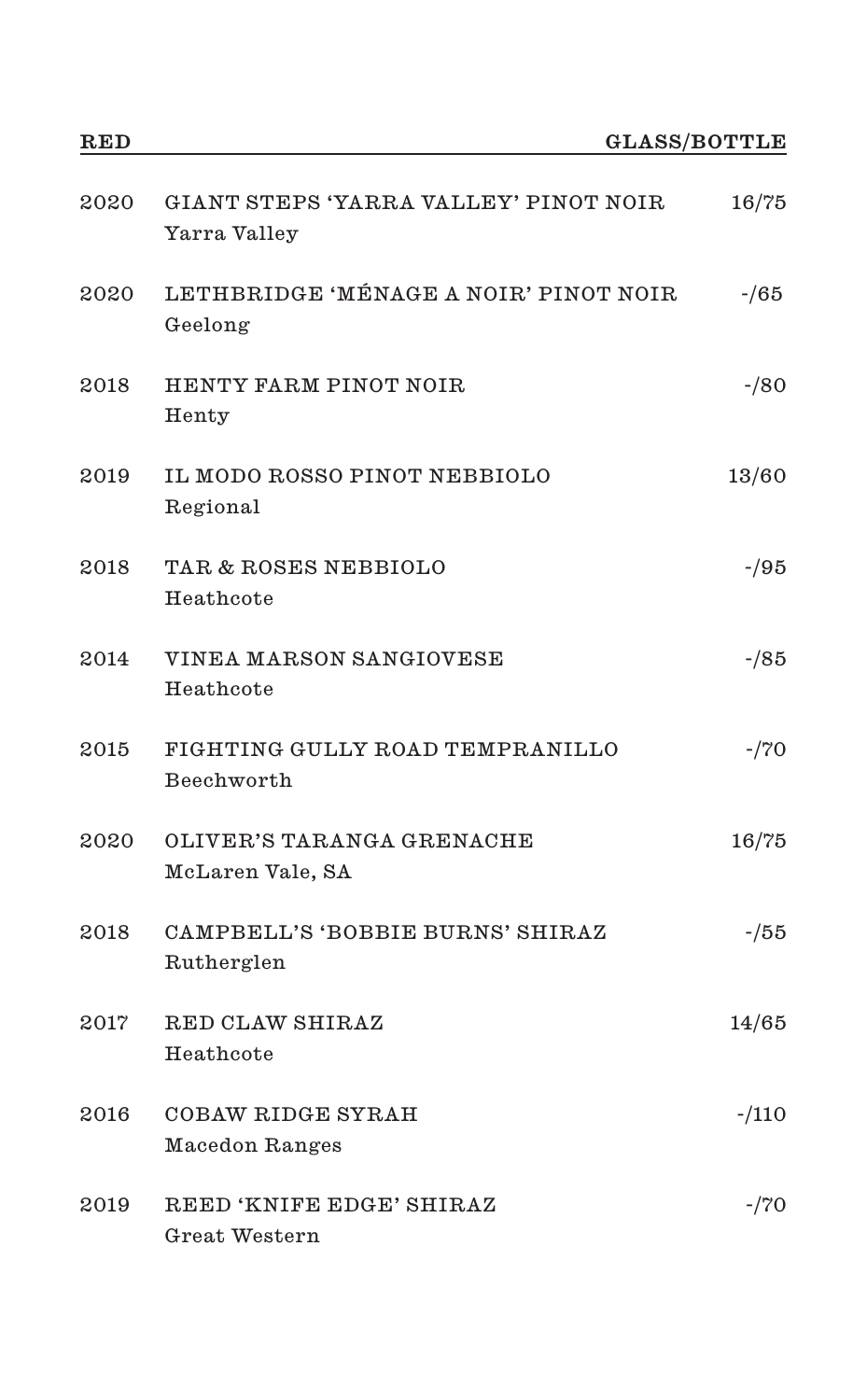| 2017 | THE WANDERER SYRAH                      | $-125$     |
|------|-----------------------------------------|------------|
|      | Yarra Valley                            |            |
| 2017 | DEVIL'S CAVE CABERNET SAUVIGNON         | $-175$     |
|      | Heathcote                               |            |
| 2018 | SUTTON GRANGE 'FAIRBANK'                | $-165$     |
|      | CABERNET MERLOT                         |            |
|      | Central Victoria                        |            |
| 2018 | APIS 'FIELD BLEND' CABERNET             | 12/55      |
|      | Henty                                   |            |
| 2009 | CRAWFORD RIVER CABERNET SAUVIGNON -/155 |            |
|      | Henty                                   |            |
|      |                                         |            |
|      | <b>DESSERT &amp; FORTIFIED</b>          | 60ML/375ML |
|      |                                         |            |
| 2018 | <b>SCORPO 'PINSANTO' LATE HARVEST</b>   | $-775$     |
|      | PINOT GRIS                              |            |
|      | Mornington Peninsula, Vic               |            |
| NV   | CAMPBELLS RUTHERGLEN                    | 10/50      |
|      | TOPAQUE                                 |            |
|      | Rutherglen, Vic                         |            |
| NV   | CAMPBELLS RUTHERGLEN                    | 10/50      |
|      | <b>MUSCAT</b>                           |            |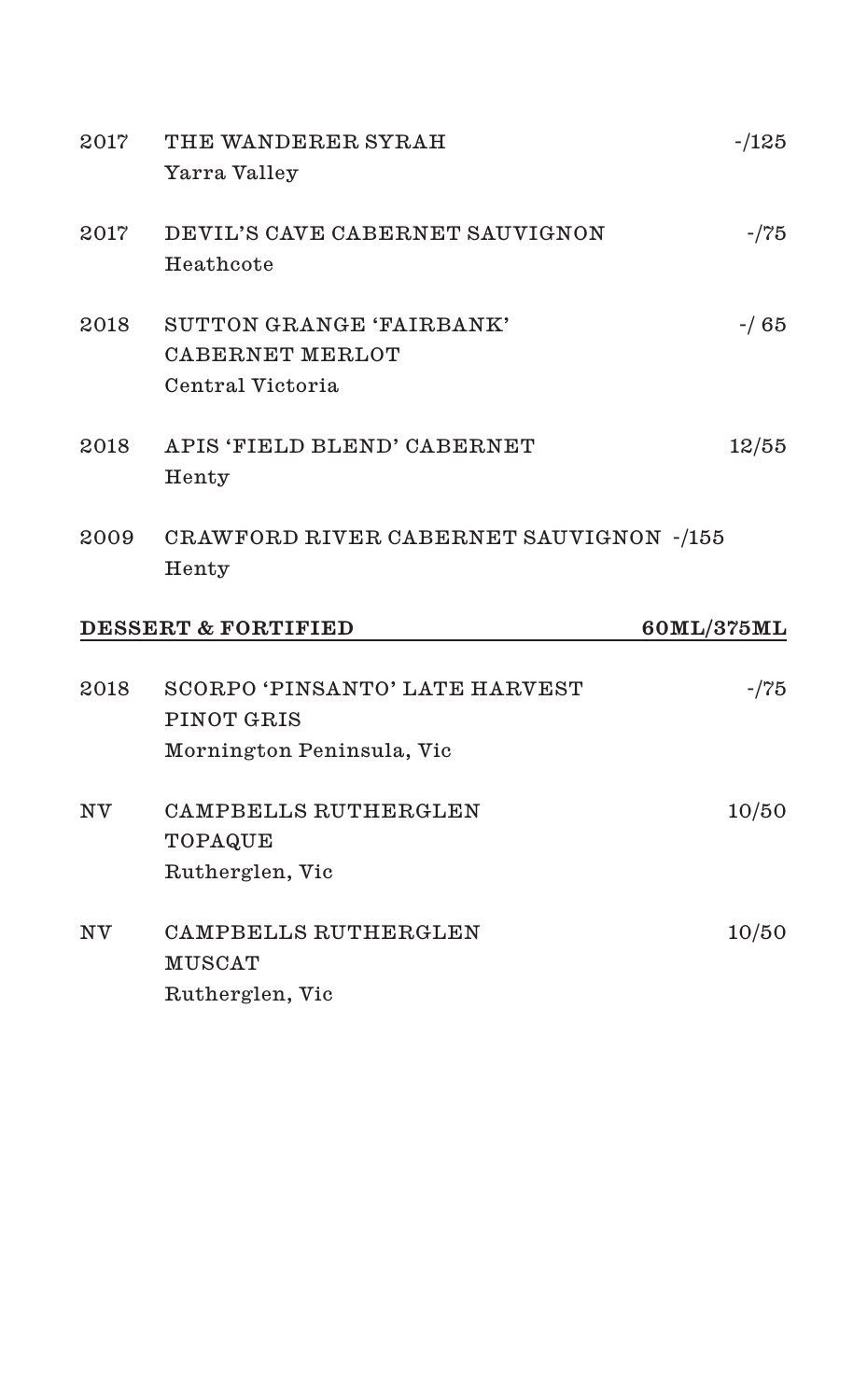# **SPIRITS**

# VODKA

| Absolut            | 11 |
|--------------------|----|
| Absolut Elyx       | 14 |
| 666 Pure Tasmanian | 14 |
| Belvedere Pure     | 14 |
| Grey Goose         | 18 |

#### GIN

| Beefeater                                        | 11 |
|--------------------------------------------------|----|
| Beefeater 24                                     | 15 |
| Plymouth                                         | 15 |
| Anther Distilled Australian                      | 18 |
| Four Pillars Rare Dry                            | 15 |
| Four Pillars Bloody Shiraz                       | 18 |
| Four Pillars Spiced Negroni                      | 18 |
| Little Lon Distilling Co Little Miss Yoko Lychee | 18 |
| Mountain Distilling                              | 16 |
| Patient Wolf Melbourne Dry                       | 16 |
| That Spirited Lot Island Flower                  | 19 |
| Tiny Bear Distillery Gingerbear                  | 16 |
| Settlers Spirits Sloe                            | 15 |
| Husk Distillers Ink Sloe & Berry                 | 14 |
| Plymouth Sloe                                    | 18 |
|                                                  |    |

# TEQUILA

| Altos Plata    | 12 |
|----------------|----|
| Altos Reposado | 15 |

# RUM

| Flor de Cana 4yo White         | 11 |
|--------------------------------|----|
| Flor de Cana 7yo               | 11 |
| JimmyRum                       | 15 |
| JimmyRum                       | 20 |
| Husk Distillers Spiced Bam Bam | 15 |
| Canefire Small Batch           | 28 |